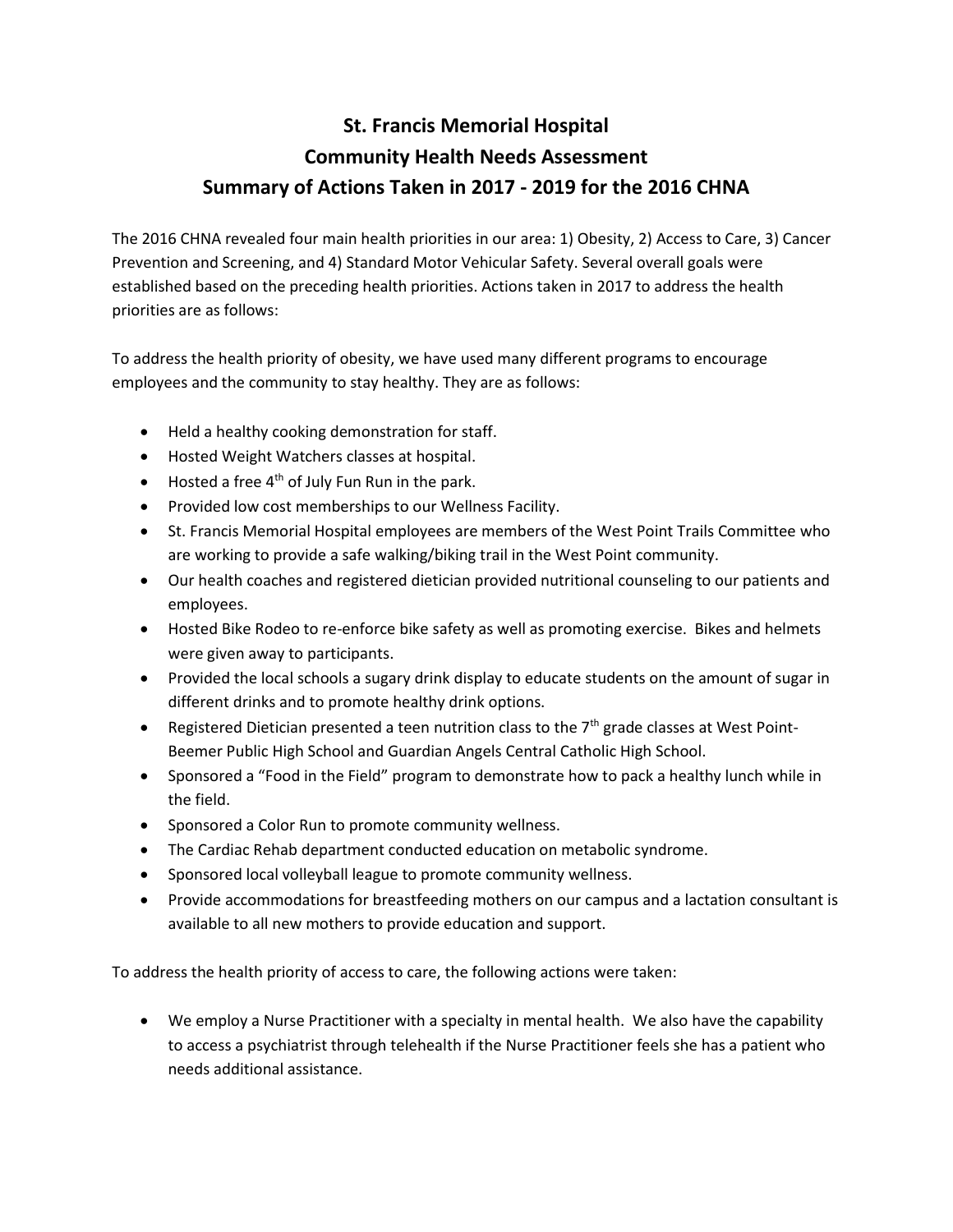- Offered reduced rate mental health services for our employees through our Employee Assistance Program.
- The Business Health and Wellness department goes to multiple businesses during the year to complete lab tests and blood pressure checks at the worksite.
- Hosted Annual Health Fairs for the community and surrounding area. Activities at the Health Fair included healthy cooking demonstrations, low cost blood tests, various screenings and health education.
- Offered well-child check-ups at all clinic locations.
- Home Health provided flu shots at area senior centers.
- Business Health and Wellness provided flu shots on-site at several worksites.
- Provided job shadow opportunities for area high school students.
- Clinical rotation site for Mental Health Nurse Practitioner students.
- Provided education to our cardiac and pulmonary rehab patients on the importance of flu shots.
- In collaboration with the Elkhorn Logan Valley Public Health Department, we had fecal occult blood test kits for colon cancer screening available for the community during our annual health fair and also at Dinklage Medical Clinic throughout the year.

To address the health priority of cancer prevention and screening, we provided the following activities, some of which are also included under access to care as well:

- Provided on-site preventative screenings at area businesses through our Business Health and Wellness Program. We have staff that go on-site and perform blood draws and take vitals so individuals in the area do not have to miss work. This helps identify individuals who have health needs and need to be seen by a healthcare provider.
- Respiratory Therapist provided smoking cessation counseling to patients. We are a tobacco/smoke free campus to encourage healthy habits among our patients, employees and community.
- Sent out reminders for colonoscopies and mammography's to patients at the recommended times.
- In collaboration with the Elkhorn Logan Valley Public Health Department we had Fecal Occult Blood Test Kits for colon cancer screening available for the community during our annual health fair.
- Held a Women's Pink Out Night" with Dr. Galva as the guest speaker on the importance of breast self-exams and also provided evening mammogram appointments for patient convenience.
- Provided community education through the "Caring for You" newsletter about the importance of colon cancer screening.
- Provided free skin checks for employees.
- Provided free colorectal cancer screenings for employees.

To address the health priority of standard motor vehicular safety, we provided the following activities: